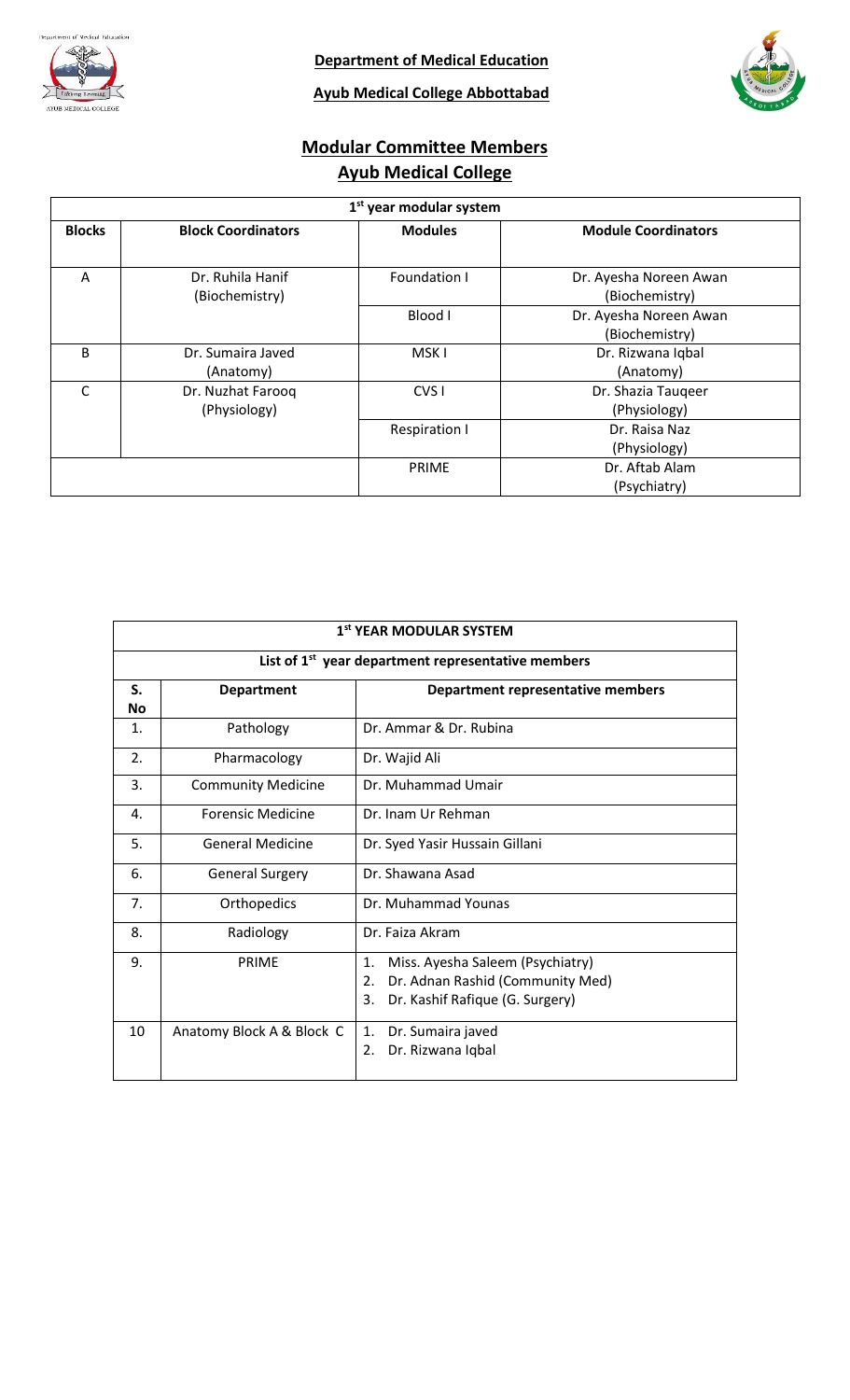

## **Ayub Medical College Abbottabad**



| 2 <sup>nd</sup> year Modular System |                                    |                                       |                                    |                                                                                                                                    |  |
|-------------------------------------|------------------------------------|---------------------------------------|------------------------------------|------------------------------------------------------------------------------------------------------------------------------------|--|
| <b>Blocks</b>                       | <b>Block Coordinators</b>          | <b>Modules</b>                        | <b>Module Coordinators</b>         | <b>Members</b>                                                                                                                     |  |
| I                                   | Dr. Robina Shaheen<br>(Anatomy)    | Neurosciences I                       | Dr. Aamir Nazir<br>(Physiology)    | Dr. Sara Jadoon<br>1.<br>(Anatomy)<br>Dr. Nadia Haleem<br>2.<br>(Biochem)                                                          |  |
|                                     |                                    | Neurosciences II                      | Dr. Humaira Imtiaz<br>(Anatomy)    | Dr. Maria<br>$\mathbf{1}$ .<br>(Physiology)                                                                                        |  |
| $\mathbf{II}$                       | Dr. Ruhila Hanif<br>(Biochemistry) | GIT,<br>Hepatobiliary &<br>Metabolism | Dr. Ruhila Hanif<br>(Biochemistry) | Dr. Humaira Imtiaz<br>1.<br>(Anatomy)<br>Dr. Shazia Touqeer<br>2.<br>(Physiology)                                                  |  |
|                                     |                                    | Renal System                          | Dr. Munaza Qasim<br>(Physiology)   | Dr. Sara Jadoon<br>1 <sub>1</sub><br>(Anatomy)<br>Dr. Ayesha Naureen<br>2.<br>(Biochem)                                            |  |
| $\mathbf{III}$                      | Dr. Nuzhat Farooq<br>(Physiology)  | Endocrinology                         | Dr. Alruba<br>(Physiology)         | Dr. Humaira Imtiaz<br>$\mathbf{1}$ .<br>(Anatomy)<br>Dr. Noreen Sultan<br>$\overline{2}$ .<br>(Biochem)                            |  |
|                                     |                                    | Reproduction                          | Dr. Sara Jadoon<br>(Anatomy)       | Dr. Nadia Haleem<br>$\mathbf{1}$ .<br>(Biochem)<br>Dr. Nuzhat Farooq<br>2.<br>(Physiology)                                         |  |
|                                     |                                    | PRIME                                 | Dr. Aftab Alam<br>(Psychiatry)     | Miss. Ayesha<br>1.<br>Saleem (Psychiatry)<br>Dr. Adnan Rashid<br>2.<br>(Community Med)<br>Dr. Kashif Rafique<br>3.<br>(G. Surgery) |  |

| 2 <sup>nd</sup> YEAR MODULAR SYSTEM                            |                                                                  |                              |  |  |
|----------------------------------------------------------------|------------------------------------------------------------------|------------------------------|--|--|
| List of 2 <sup>nd</sup> year department representative members |                                                                  |                              |  |  |
| S. No                                                          | <b>Department representative</b><br><b>Department</b><br>members |                              |  |  |
| 1.                                                             | Pathology                                                        | Dr. Ammar & Dr. Rubina       |  |  |
| 2.                                                             | Pharmacology                                                     | Dr. Wajid Ali                |  |  |
| 3.                                                             | <b>Community Medicine</b>                                        | Dr. Arooj Batool             |  |  |
| 4.                                                             | Forensic Medicine                                                | Dr. Inayatullah              |  |  |
| 5.                                                             | <b>General Medicine</b>                                          | Dr. Farhat Naz               |  |  |
| 6.                                                             | <b>General Surgery</b>                                           | Dr. Shawana Asad             |  |  |
| 7.                                                             | Paedriatics                                                      | Dr. Saima Bibi               |  |  |
| 8.                                                             | E.N.T                                                            | Dr. M Asif, Dr. Fareeda Khan |  |  |
| 9.                                                             | Ophthalmology                                                    | Prof Dr. Sajid Kazmi         |  |  |
| 10.                                                            | Radiology                                                        | Dr. Faiza Akram              |  |  |
| 11.                                                            | Neurosurgery                                                     | Dr. Baynazir Khan            |  |  |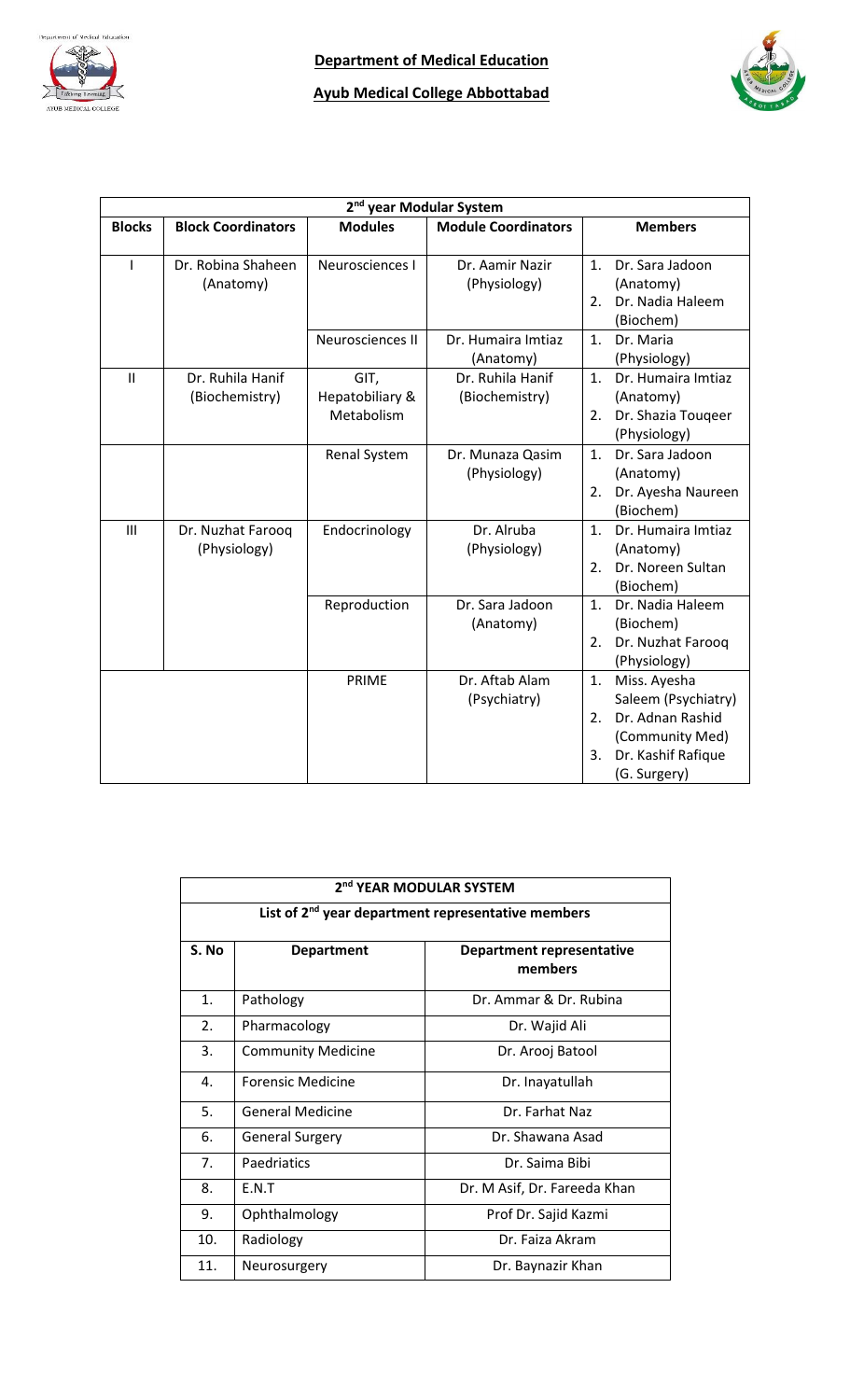



| 3 <sup>rd</sup><br>year Modular Committee Members |                                     |                             |                                       |                                            |                       |                                     |
|---------------------------------------------------|-------------------------------------|-----------------------------|---------------------------------------|--------------------------------------------|-----------------------|-------------------------------------|
| <b>Blocks</b>                                     | <b>Block</b><br><b>Coordinators</b> | <b>Modules</b>              | <b>Module</b><br><b>Coordinators</b>  |                                            | <b>Members</b>        |                                     |
|                                                   |                                     | <b>Foundation II</b>        | Dr. Nasreen Gul<br>(Pathology)        | Pharmacology                               | <b>Forensic</b>       | <b>Community</b><br><b>Medicine</b> |
| $ (G)$<br>(Pathology)                             | Prof.<br>Naeema                     |                             |                                       | Dr. Afsheen Siddiqi                        | Dr. Salma<br>Shazia   |                                     |
|                                                   | Afzal                               | Inflammation<br>& infection | Dr. Jamila Farid<br>(Pathology)       | Dr. Saima Bukhari                          | Dr. Omair<br>Khan     | Dr. Rizwana<br>Hussain              |
|                                                   |                                     | Multisystem                 | Dr. Adeel Alam<br>(Pharmacology)      | Pathology                                  | <b>Forensic</b>       | <b>Community</b><br><b>Medicine</b> |
|                                                   | Prof. Sumbal<br><b>Tariq</b>        |                             |                                       | Dr. Amina                                  | Prof. Nighat<br>Seema |                                     |
| (Pharmacology)<br>$\equiv$                        |                                     | MSK II                      | Dr. Saima<br><b>Bukhari</b>           | Dr. Sabana                                 | Prof. Nighat<br>Seema | Dr. Zeeshan<br>Haroon               |
|                                                   |                                     |                             | (Pharmacology)                        |                                            |                       |                                     |
|                                                   |                                     | <b>Blood II</b>             | Dr. Afsheen                           | Dr. Romana                                 | Dr. Omair             |                                     |
|                                                   |                                     |                             | Siddigi                               |                                            | Khan                  |                                     |
|                                                   |                                     |                             | (Pharmacology)                        |                                            |                       |                                     |
|                                                   |                                     |                             | Dr. Salma                             | Pharmacology                               | Pathology             | Community                           |
|                                                   | Prof. Nighat                        | CVS II                      | Shazia                                |                                            |                       | <b>Medicine</b>                     |
|                                                   | Seema                               |                             | (Forensic<br><b>Medicine)</b>         | Dr. Haq Nawaz                              | Dr. Fouzia            | Dr. Muneba                          |
| (Forensic Medicine)<br>$\sum_{i=1}^{n}$           |                                     |                             | Dr. Salma                             | Dr. Wajid Ali                              | Jehangir<br>Dr. Anila | Mushtaq                             |
|                                                   |                                     | <b>Respiratory II</b>       | Shazia                                |                                            |                       |                                     |
|                                                   |                                     |                             | (Forensic                             |                                            |                       |                                     |
|                                                   |                                     |                             | <b>Medicine)</b>                      |                                            |                       |                                     |
|                                                   |                                     |                             | Dr. Tahir Shah                        | Miss. Ayesha Saleem (Psychiatry)<br>1.     |                       |                                     |
| Prof. Dr.                                         |                                     | PRIME                       | (Psychiatry)                          | Dr. Adnan Rashid (Community Med)<br>2.     |                       |                                     |
|                                                   | Aftab Alam                          |                             | Dr. Kashif Rafique (G. Surgery)<br>3. |                                            |                       |                                     |
|                                                   |                                     |                             |                                       | Dr. Salma Shazia (Forensic Medicine)<br>4. |                       |                                     |
|                                                   |                                     |                             |                                       | 5.<br>Dr. Ayesha Rafiq (DME)               |                       |                                     |

| 3rd YEAR MODULAR SYSTEM |                                    |                                                                            |  |  |
|-------------------------|------------------------------------|----------------------------------------------------------------------------|--|--|
|                         |                                    | 3 <sup>rd</sup> year Basics & Clinical sciences department representatives |  |  |
| S. No                   | <b>Department</b>                  | Department representative members                                          |  |  |
| 1.                      | <b>General Surgery</b>             | Dr. Kashif Rafique                                                         |  |  |
| 2.                      | <b>Gynecology &amp; Obstetrics</b> | Dr. Sadia Iram                                                             |  |  |
| 3.                      | <b>General Medicine</b>            | Dr. Rashid Ali                                                             |  |  |
| 4.                      | Paedriatics                        | Dr. Saima Bibi                                                             |  |  |
| 5.                      | F.N.T                              | Dr. Muhammad Imran Shah                                                    |  |  |
| 6.                      | Ophthalmology                      | Dr. Bushra Agil                                                            |  |  |
| 7.                      | Radiology                          | Dr. Ghayyur Khan                                                           |  |  |
| 8.                      | Orthopedics                        | Dr. Usman Shah                                                             |  |  |
| 9.                      | Anatomy                            | Dr. Humaira Imtiaz                                                         |  |  |
| 10.                     | Physiology                         | Dr. Sehar Farhat                                                           |  |  |
| 11.                     | Biochemistry                       | Dr. Sarwat Abbasi                                                          |  |  |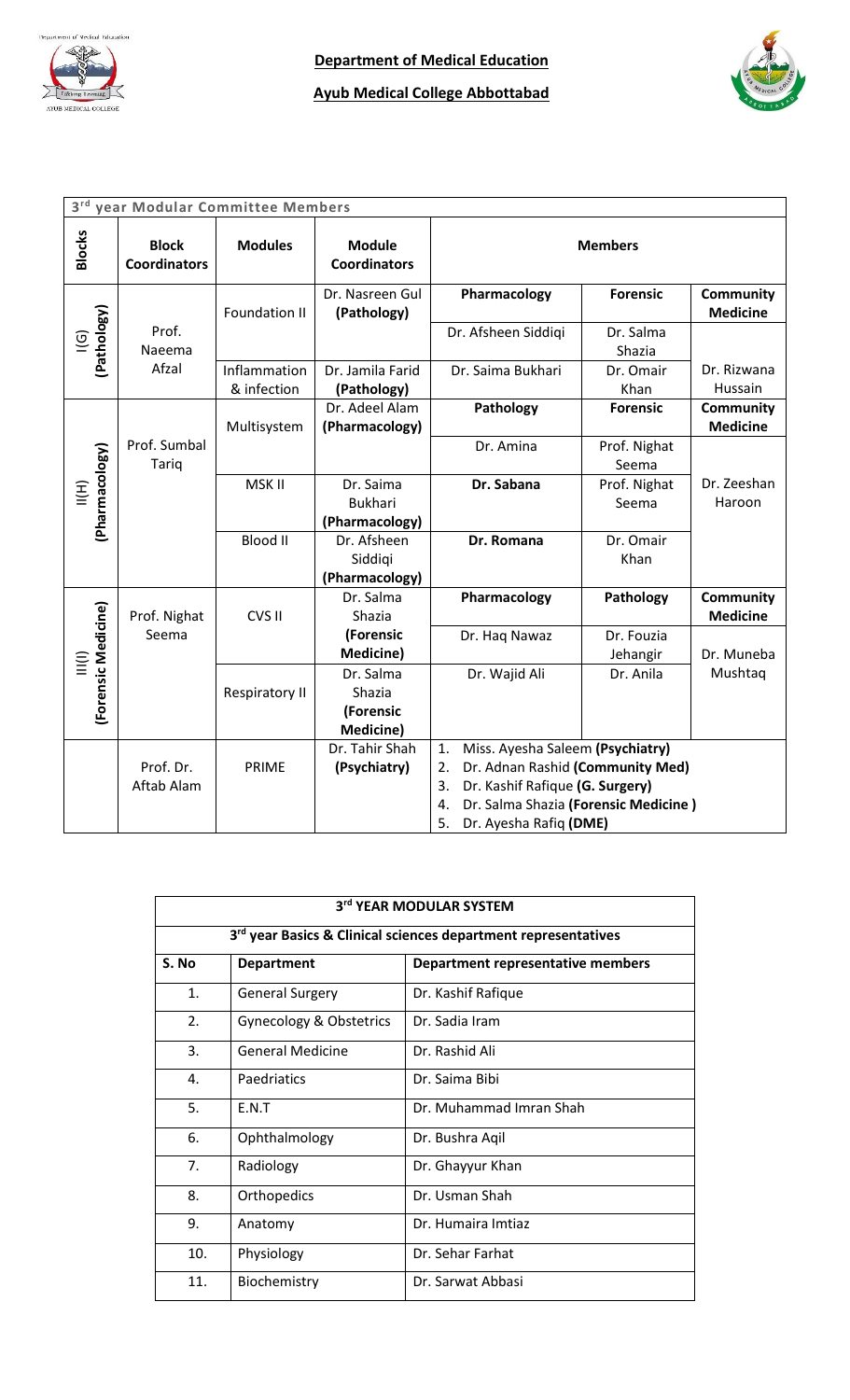



#### **4 th Year Modular Committee Members**

| <b>Blocks</b>                      | <b>Block</b><br><b>Coordinators</b> | <b>Modules</b>                 | <b>Module</b><br><b>Coordinators</b> |                                                    | <b>Members</b>                                                                                                                                    |                                     |
|------------------------------------|-------------------------------------|--------------------------------|--------------------------------------|----------------------------------------------------|---------------------------------------------------------------------------------------------------------------------------------------------------|-------------------------------------|
|                                    |                                     | Neurosciences II               | Dr. Adeel Alam                       | Pathology                                          | <b>Forensic</b><br><b>Medicine</b>                                                                                                                | <b>Community</b><br><b>Medicine</b> |
| (Pharmacolo<br>SV)<br>Ξ            | Prof. Dr. Hag<br>Nawaz              |                                |                                      | Dr. Shagufta<br>Naeem                              | Dr. Omair Khan                                                                                                                                    | Dr. Awais                           |
|                                    | Dr. Shabana                         | GIT&                           | Dr. Shabana                          | Pharmacology                                       | <b>Forensic</b><br><b>Medicine</b>                                                                                                                | <b>Community</b><br><b>Medicine</b> |
| (Patholog<br>$\widehat{\leq}$<br>ゝ | Naz                                 | Hepatobiliary II               |                                      | Dr. Saima<br><b>Bukahari</b>                       | Dr. Sadia Habiba                                                                                                                                  | Dr. Sobia Ali                       |
|                                    | Prof. Dr. M.                        | Renal II                       | Dr. Ashfaq<br>Ahmed                  | Pathology                                          | Pharmacology                                                                                                                                      | <b>Forensic</b><br><b>Medicine</b>  |
| (Community Med)<br>Ξ               | Salim Wazir                         |                                |                                      | Dr. Fiaz                                           | Dr. Afsheen<br>Siddiqui                                                                                                                           | Prof. Dr.<br>Nighat<br>Seema        |
|                                    |                                     | Endocrine &<br>Reproduction II | Dr. Adnan<br>Rashid                  | Dr. Basharat                                       |                                                                                                                                                   | Dr. Salma<br>Shazia                 |
| (M)                                | Prof. Dr.<br>Farida Khan            | EYE                            | Prof. Dr. Sajid<br>Kazmi             | 1.<br>Prof. Dr. Zulfigar Ali<br>Dr. Amir Zeb<br>2. |                                                                                                                                                   |                                     |
|                                    | Dr. Danish<br>Zafar                 | <b>ENT</b>                     | Dr. Tahira Sajid                     | 3.<br>Dr. Bushra Aaqil                             |                                                                                                                                                   |                                     |
|                                    | Prof. Dr.<br>Aftab Alam             | PRIME                          | Dr. Tahir Shah<br>(Psychiatry)       | 6.<br>7.<br>8.<br>9.<br>10. Dr. Ayesha Rafiq (DME) | Miss. Ayesha Saleem (Psychiatry)<br>Dr. Zainab Nazneen (Community Med)<br>Dr. Kashif Rafique (G. Surgery)<br>Dr. Salma Shazia (Forensic Medicine) |                                     |